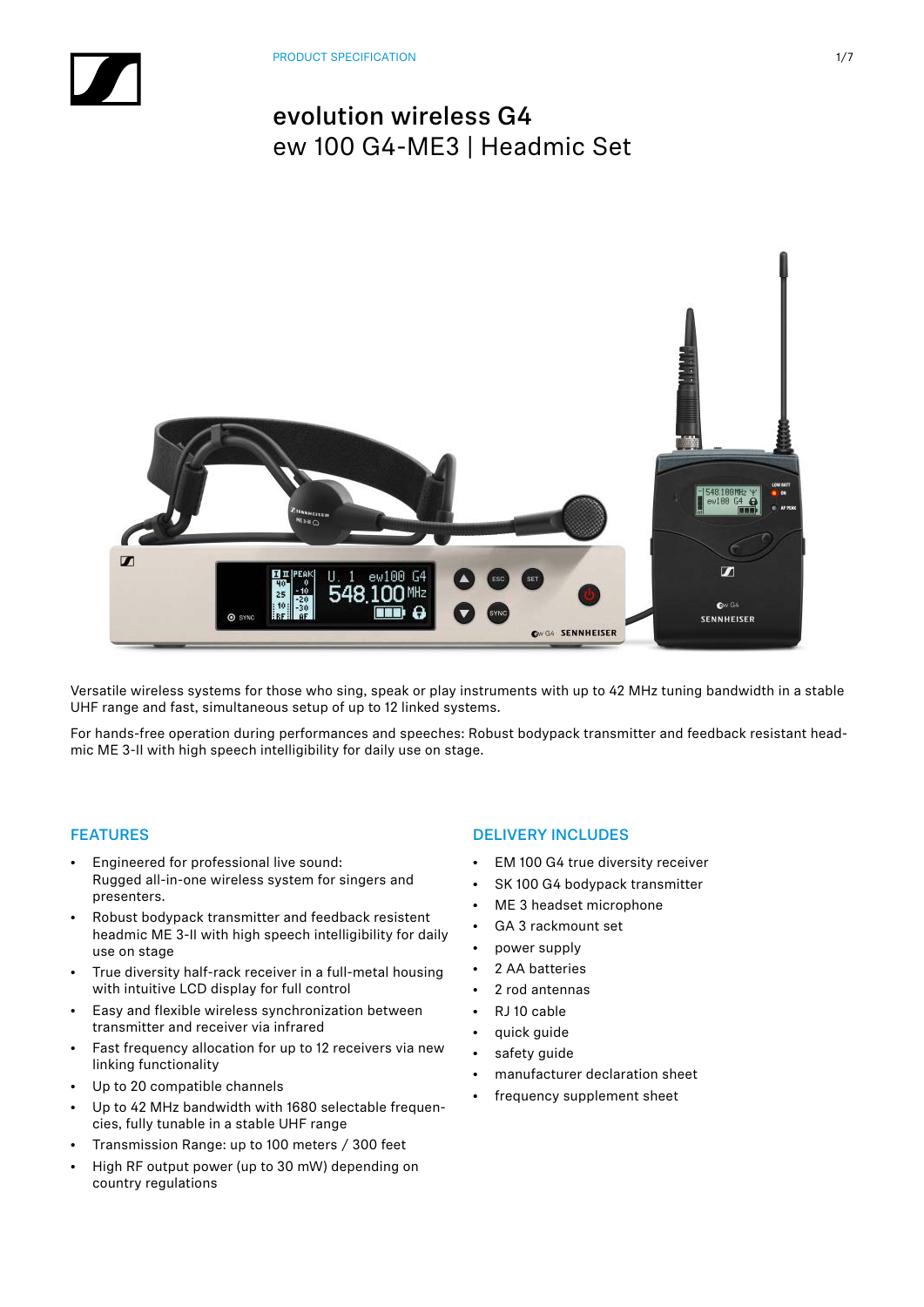### **SPECIFICATIONS**

| <b>EM 100 G4</b><br><b>RF</b> characteristics |                                                                                                                                                  | Squelch                                                        | low: 5 dBµV<br>middle: 15 dBµV<br>high: 25 dBµV                                                                                        |  |
|-----------------------------------------------|--------------------------------------------------------------------------------------------------------------------------------------------------|----------------------------------------------------------------|----------------------------------------------------------------------------------------------------------------------------------------|--|
| Modulation                                    | Wideband FM                                                                                                                                      | Pilot tone squelch                                             | Can be switched off                                                                                                                    |  |
| Frequency ranges                              | A1: 470 - 516 MHz                                                                                                                                | Antenna inputs                                                 | 2 BNC sockets                                                                                                                          |  |
|                                               | A: 516 - 558 MHz<br>AS: 520 - 558 MHz<br>G: 566 - 608 MHz                                                                                        | <b>AF characteristics</b>                                      |                                                                                                                                        |  |
|                                               | GB: 606 - 648 MHz                                                                                                                                | Compander system                                               | Sennheiser HDX                                                                                                                         |  |
|                                               | B: 626 - 668 MHz<br>C: 734 - 776 MHz<br>D: 780 - 822 MHz<br>E: 823 - 865 MHz<br>JB: 806 - 810 MHz<br>K+: 925 - 937.5 MHz<br>1G8: 1785 - 1800 MHz | EQ presets (switchable,<br>act on line and monitor<br>outputs) | Preset 1: Flat<br>Preset 2:<br>Low Cut (-3 dB at 180 Hz)<br>Preset 3:<br>Low Cut/High Boost<br>(-3 dB at 180 Hz,<br>$+6$ dB at 10 kHz) |  |
| Receiving frequencies                         | Max. 1680 receiving<br>frequencies, adjustable in<br>25 kHz steps                                                                                |                                                                | Preset 4:<br><b>High Boost</b><br>(+6 dB at 10 kHz)                                                                                    |  |
|                                               | 20 frequency banks, each<br>with up to 12 factory-preset<br>channels, no intermodula-<br>tion                                                    | Signal-to-noise ratio (1 mV,<br>peak deviation)                | $\geq$ 110 dBA                                                                                                                         |  |
|                                               |                                                                                                                                                  | Total harmonic distortion<br>(THD)                             | $\leq 0.9$ %                                                                                                                           |  |
|                                               | 1 frequency bank with up to<br>12 programmable channels                                                                                          | AF output voltage (at peak<br>deviation, 1 kHz AF)             | 6.3 mm jack socket<br>(unbalanced): +12 dBu<br><b>XLR</b> socket                                                                       |  |
| Switching bandwidth                           | up to 42 MHz                                                                                                                                     |                                                                | (balanced): +18 dBu                                                                                                                    |  |
| Nominal/peak deviation                        | ±24 kHz / ±48 kHz                                                                                                                                | Setting range "AF Out"                                         | 48 dB (3 dB steps)                                                                                                                     |  |
| Receiver principle                            | True diversity                                                                                                                                   | <b>Overall device</b>                                          |                                                                                                                                        |  |
| Sensitivity (with HDX, peak<br>deviation)     | < 2.5 $\mu$ V for 52 dBA $_{\rm eff S/N}$                                                                                                        | Temperature range                                              | -10 °C to +55 °C                                                                                                                       |  |
| Adjacent channel selection                    | Typically $\geq 65$ dB                                                                                                                           | Power supply                                                   | <b>12 V DC</b>                                                                                                                         |  |
| Intermodulation attenua-                      | Typically $\geq 65$ dB                                                                                                                           | Current consumption                                            | 300 mA                                                                                                                                 |  |
| tion                                          |                                                                                                                                                  | <b>Dimensions</b>                                              | Approx. 190 x 212 x 43 mm                                                                                                              |  |
| <b>Blocking</b>                               | $\geq 70$ dB                                                                                                                                     | Weight                                                         | Approx. 980 g                                                                                                                          |  |

## **CONNECTIONS**

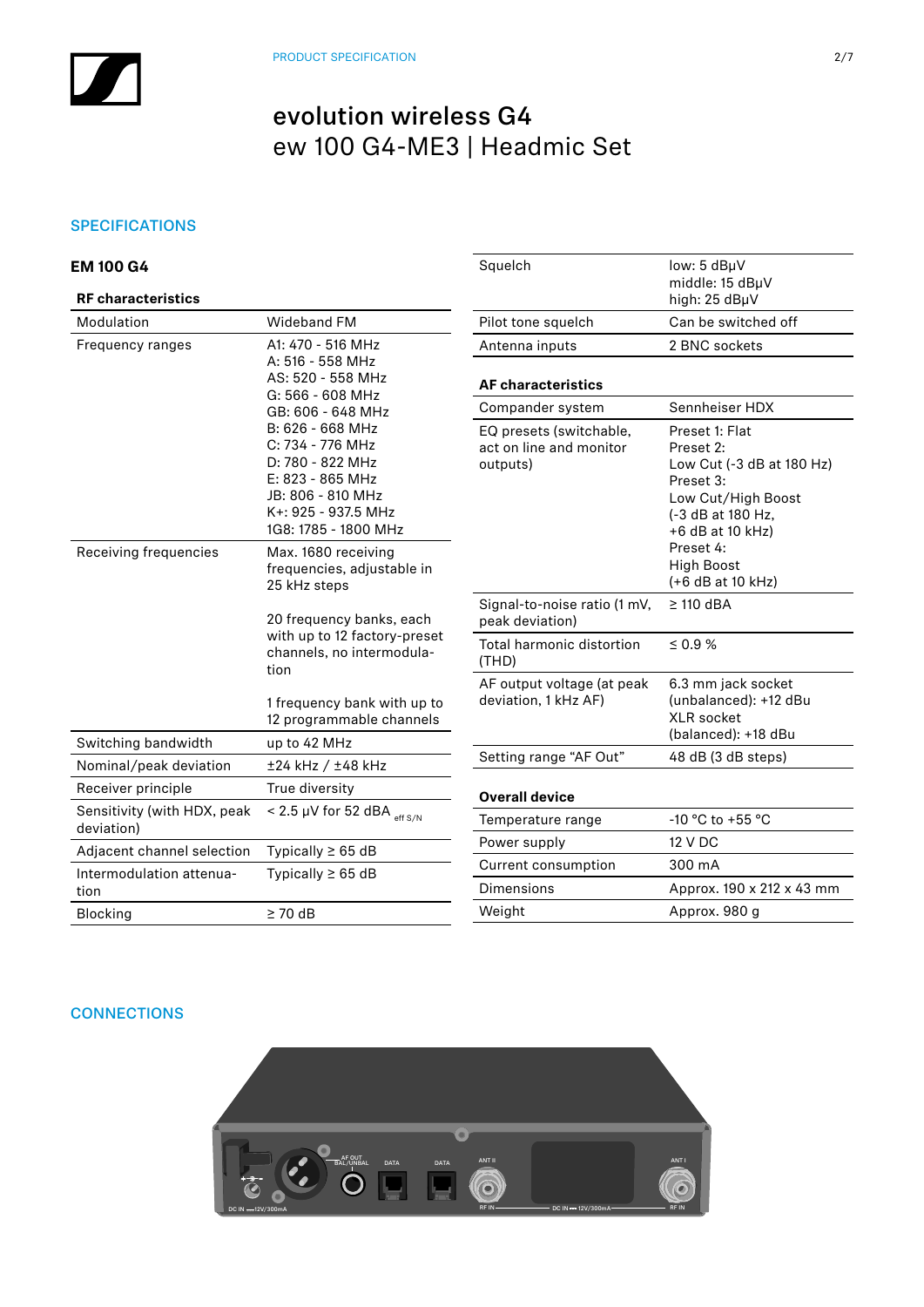## **SPECIFICATIONS**

## **SK 100 G4**

| <b>RF characteristics</b>       | Compander system                                                                                  |                                                 |  |
|---------------------------------|---------------------------------------------------------------------------------------------------|-------------------------------------------------|--|
| Modulation                      | <b>Wideband FM</b>                                                                                | AF frequency response                           |  |
| Frequency ranges                | A1: 470 - 516 MHz<br>A: 516 - 558 MHz<br>AS: 520 - 558 MHz                                        | Signal-to-noise ratio (1 mV,<br>peak deviation) |  |
|                                 | G: 566 - 608 MHz<br>GB: 606 - 648 MHz<br>B: 626 - 668 MHz<br>C: 734 - 776 MHz<br>D: 780 - 822 MHz | Total harmonic distortion<br>(THD)              |  |
|                                 |                                                                                                   | Max. microphone/line<br>input voltage           |  |
|                                 | $E: 823 - 865$ MHz<br>JB: 806 - 810 MHz<br>K+: 925 - 937.5 MHz                                    | Microphone/line input<br>impedance              |  |
|                                 | 1G8: 1785 - 1800 MHz                                                                              | Input capacitance                               |  |
| <b>Transmission frequencies</b> | Max. 1680 receiving<br>frequencies, adjustable in                                                 | Setting range for input<br>sensitivity          |  |
|                                 | 25 kHz steps                                                                                      | <b>Overall device</b>                           |  |
|                                 | 20 frequency banks, each<br>with up to 12 factory-preset                                          | Temperature range                               |  |
|                                 | channels, no intermodula-<br>tion                                                                 | Power supply                                    |  |
|                                 | 1 frequency bank with up to<br>12 programmable channels                                           | Nominal voltage                                 |  |
| Switching bandwidth             | up to 42 MHz                                                                                      | Current consumption                             |  |
| Nominal/peak deviation          | ±24 kHz / ±48 kHz                                                                                 |                                                 |  |
| Frequency stability             | $\leq \pm 15$ ppm                                                                                 |                                                 |  |
| RF output power at 50 $\Omega$  | Max. 30 mW                                                                                        | Operating time                                  |  |
| Pilot tone squelch              | Can be switched off                                                                               | Dimensions                                      |  |
|                                 |                                                                                                   | <i>Mainht (ing)</i> hattories)                  |  |

| <b>AF characteristics</b>                       |                                                                                         |  |  |
|-------------------------------------------------|-----------------------------------------------------------------------------------------|--|--|
| Compander system                                | Sennheiser HDX                                                                          |  |  |
| AF frequency response                           | Mic: 80 - 18,000 Hz<br>Line: 25 - 18,000 Hz                                             |  |  |
| Signal-to-noise ratio (1 mV,<br>peak deviation) | $\geq$ 110 dBA                                                                          |  |  |
| Total harmonic distortion<br>(THD)              | $0.9\%$                                                                                 |  |  |
| Max. microphone/line<br>input voltage           | $3V_{\text{eff}}$                                                                       |  |  |
| Microphone/line input<br>impedance              | 40 kΩ, unbalanced / 1 MΩ                                                                |  |  |
| Input capacitance                               | Switchable                                                                              |  |  |
| Setting range for input<br>sensitivity          | 60 dB,<br>adjustable in 3 dB steps                                                      |  |  |
| <b>Overall device</b>                           |                                                                                         |  |  |
| Temperature range                               | $-10$ °C to $+55$ °C                                                                    |  |  |
| Power supply                                    | 2 AA batteries, 1.5 V or<br>BA 2015 accupack                                            |  |  |
| Nominal voltage                                 | 3 V battery /<br>2.4 V rechargeable battery                                             |  |  |
| Current consumption                             | at nominal voltage:<br>typ. 180 mA<br>with transmitter switched<br>off: $\leq 25 \mu A$ |  |  |
| Operating time                                  | Typically 8 h                                                                           |  |  |
| Dimensions                                      | Approx. 82 x 64 x 24 mm                                                                 |  |  |
| Weight (incl. batteries)                        | approx. 160 g                                                                           |  |  |

## SPECIFICATIONS

## **ME 3**

| Transducer principle | pre-polarized condensor<br>microphone |
|----------------------|---------------------------------------|
| Sensitivity          | 1.6 mV/Pa                             |
| Sound pressure level | 150 dB SPL                            |
| Pick-up pattern      | cardioid                              |
| Connector            | 3.5 mm jack                           |
| Cable length         | approx. 1.60 m                        |
| Temperature range    | -10 °C to +55 °C                      |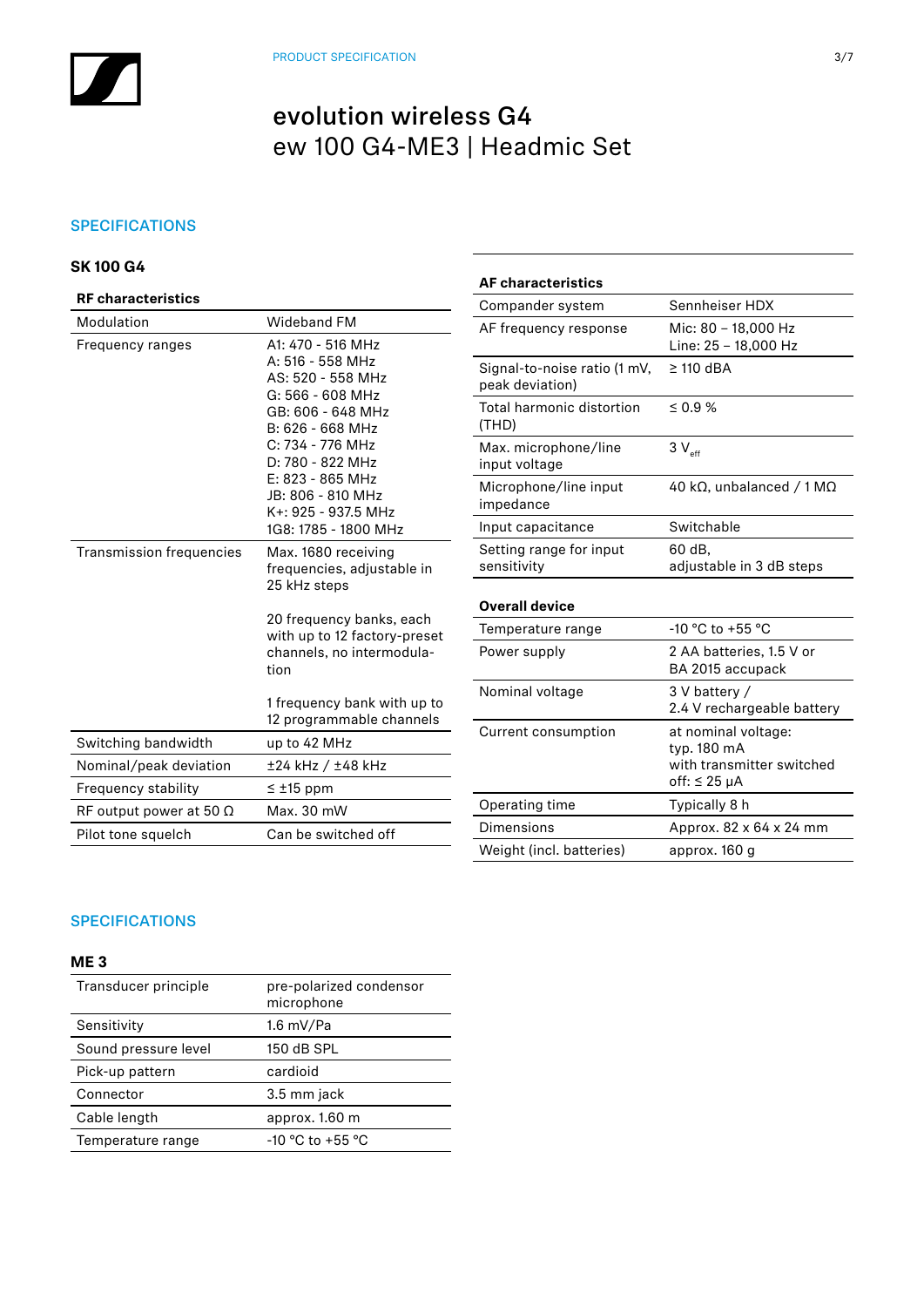### PRODUCT VARIANTS

| <b>Made in Germany</b> |                 |                 | <b>Assembled in USA</b> |                 |                 |
|------------------------|-----------------|-----------------|-------------------------|-----------------|-----------------|
| ew 100 G4-ME3-A1       | 470 - 516 MHz   | Art. no. 507517 | ew 100 G4-ME3-A1        | 470 - 516 MHz   | Art. no. 507871 |
| ew 100 G4-ME3-A        | $516 - 558$ MHz | Art. no. 507518 | ew 100 G4-ME3-A         | $516 - 558$ MHz | Art. no. 507872 |
| ew 100 G4-ME3-GB       | 606 - 648 MHz   | Art. no. 507519 | ew 100 G4-ME3-AS        | 520 - 558 MHz   | Art. no. 507873 |
| ew 100 G4-ME3-G        | 566 - 608 MHz   | Art. no. 507520 | ew 100 G4-ME3-G         | 566 - 608 MHz   | Art. no. 507874 |
| ew 100 G4-ME3-B        | 626 - 668 MHz   | Art. no. 507521 | ew 100 G4-ME3-B         | 626 - 668 MHz   | Art. no. 507875 |
| ew 100 G4-ME3-C        | 734 - 776 MHz   | Art. no. 507522 | ew 100 G4-ME3-C         | 734 - 776 MHz   | Art. no. 507876 |
| ew 100 G4-ME3-E        | 823 - 865 MHz   | Art. no. 507523 | ew 100 G4-ME3-D         | 780 - 822 MHz   | Art. no. 507877 |
| ew 100 G4-ME3-1G8      | 1785 - 1800 MHz | Art. no. 507524 | ew 100 G4-ME3-JB        | 806 - 810 MHz   | Art. no. 507878 |
| ew 100 G4-ME3-K+       | 925 - 937.5 MHz | Art. no. 507525 |                         |                 |                 |
|                        |                 |                 |                         |                 |                 |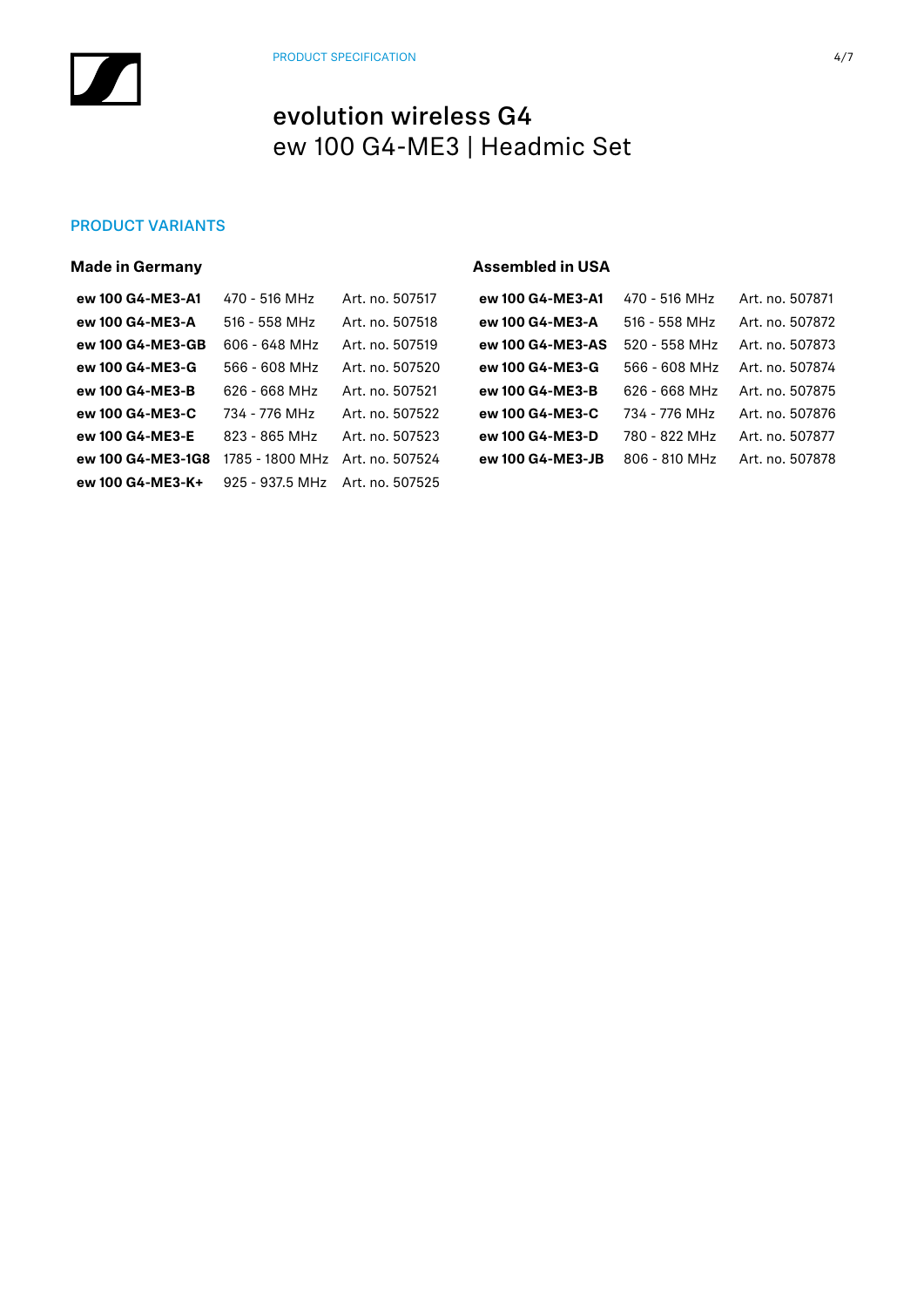## DIMENSIONS

**EM 100 G4**

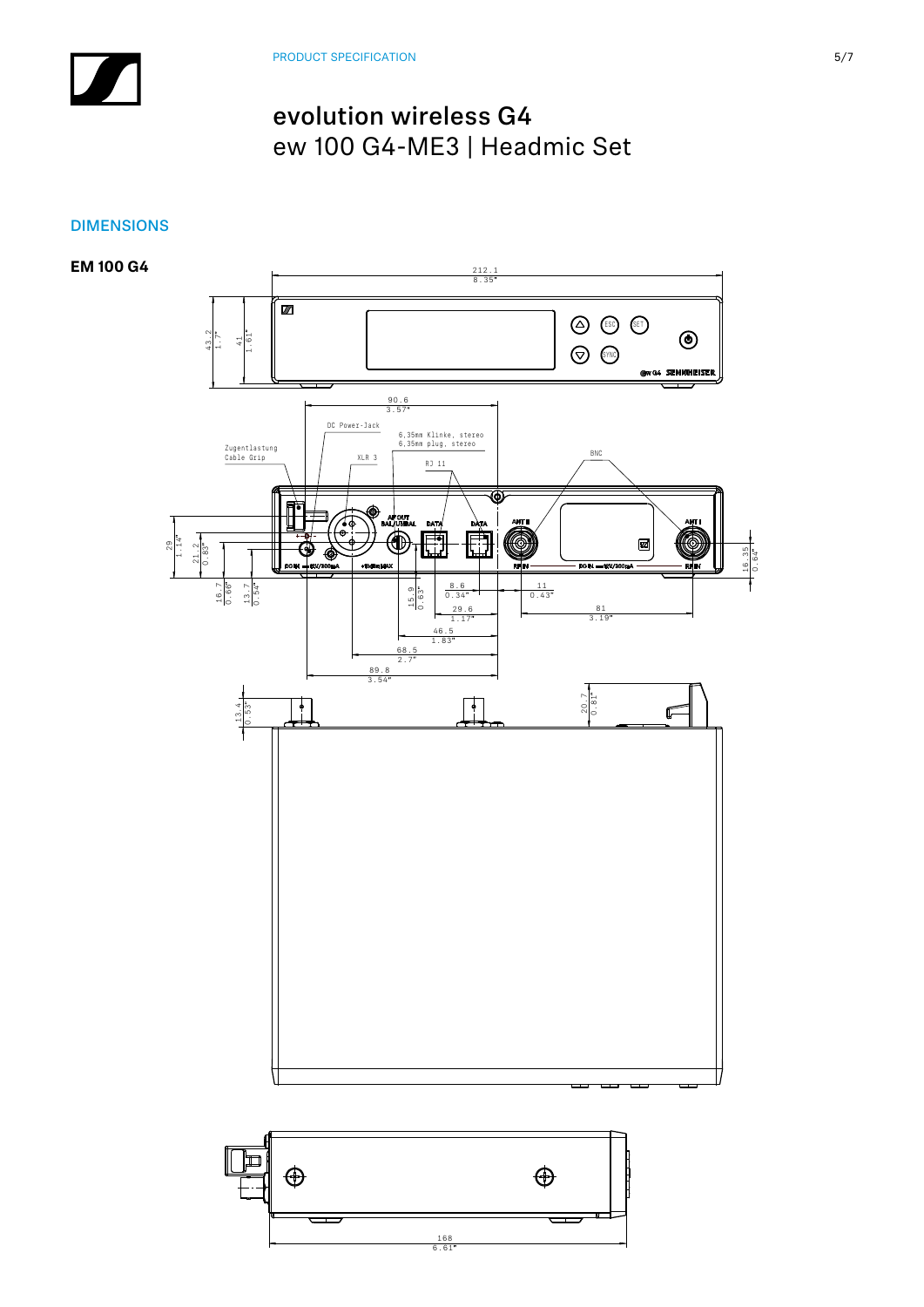DIMENSIONS